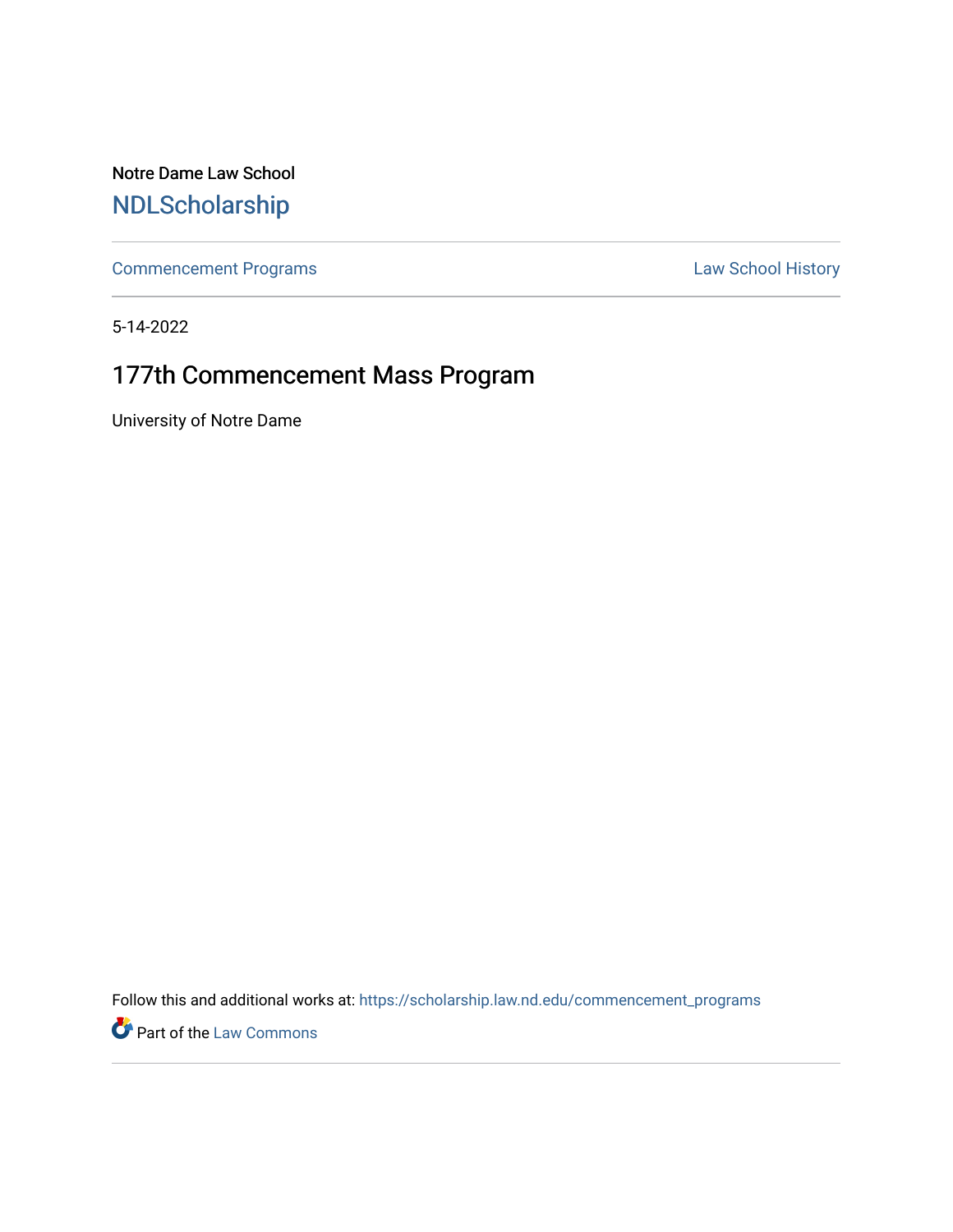



# $\mathcal{L}_{\text{D AM E}}$ UNIVERSITY OF NOTRE

MAY 14, 2022

**VIGIL MASS FOR THE FIFTH SUNDAY OF EASTER**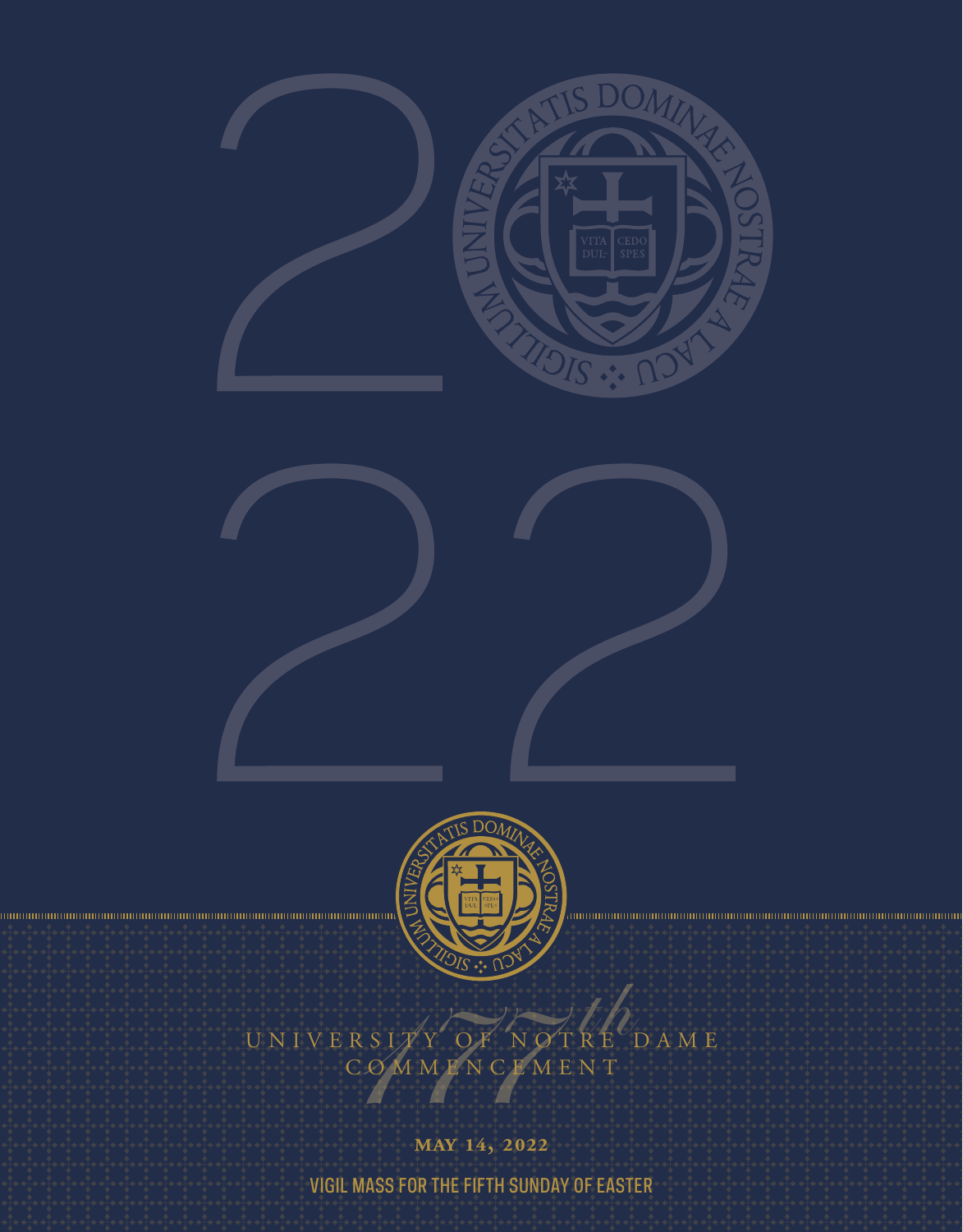# SATURDAY, MAY 14, 2022 5:00 P.M. EDT PURCELL PAVILION-JOYCE CENTER



UNIVERSITY OF NOTRE DAME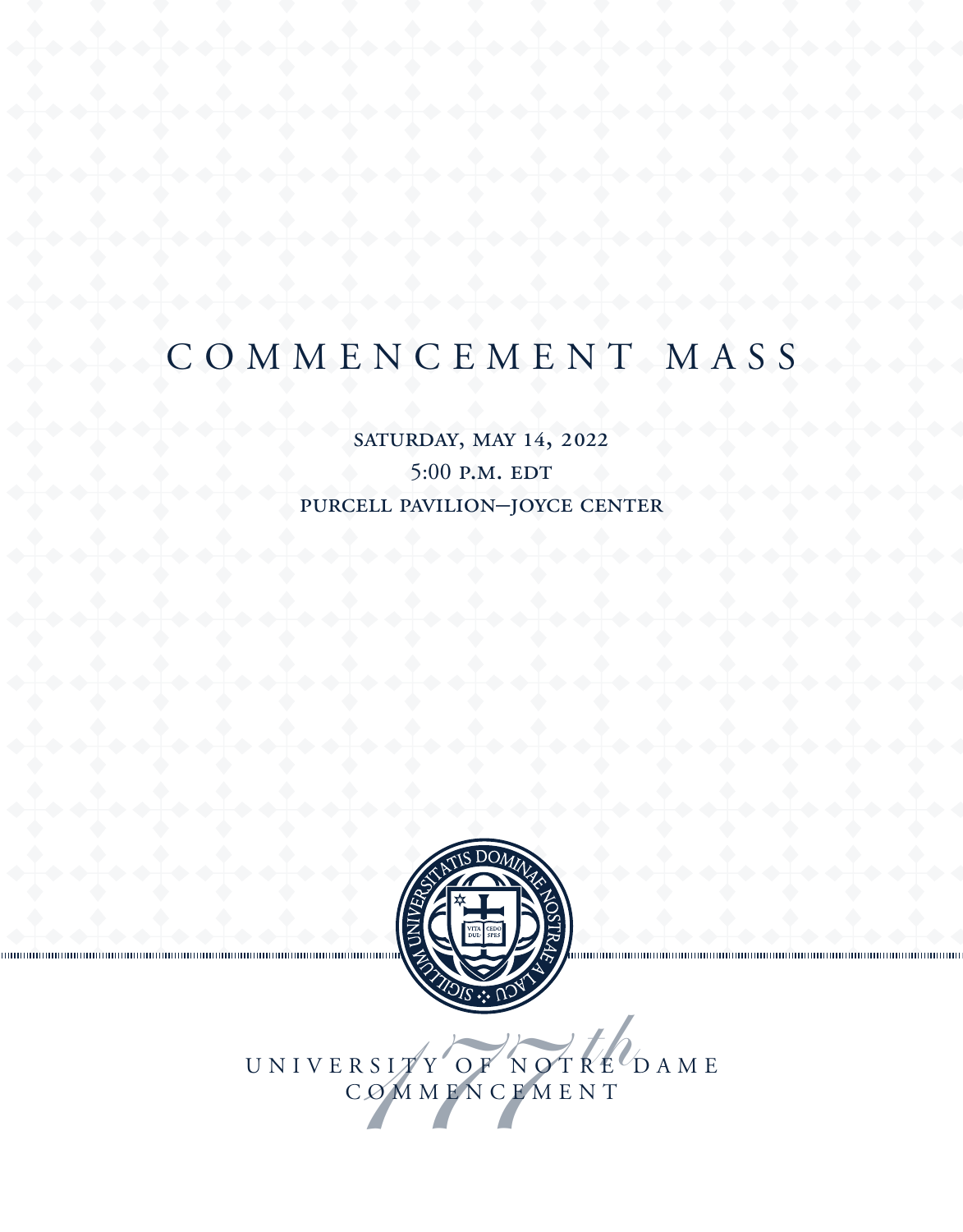# THE MINISTERS OF THE MASS

# **PRESIDING CELEBRANT AND HOMILIST**

REV. JOHN I. JENKINS, C.S.C. *President of the University*

### **In Attendance**

Archbishop Borys Gudziak *Archbishop-Metropolitan, Ukrainian Catholic Archeparchy of Philadelphia* 

The Most Rev. Daniel R. Jenky, C.S.C. *Bishop Emeritus, Diocese of Peoria*

The Most Rev. Kevin C. Rhoades *Bishop, Diocese of Fort Wayne–South Bend*

**Deacon** Deacon Melvin R. Tardy

**Master of Ceremonies** Rev. Brian Ching, C.S.C.

### **Readers**

*Reading I in English:* Ziye "Tom" Guo '22

Jennifer Moreno Mendoza '22 **The Universal Prayer (Prayer of the Faithful)** Elizabeth Maxwell '22

Margaret Garnett '22

### **Musicians**

The University of Notre Dame Concert Band Prof. Kenneth Dye, *Director of Bands* Mr. Samuel Sanchez, *Assistant Director*

The University of Notre Dame Chorale Prof. Alexander Blachly, *Director*

The University of Notre Dame Folk Choir Dr. J.J. Wright, *Director*

The University of Notre Dame Liturgical Choir Dr. Andrew McShane, *Director* Dr. Jonathan Hehn, *Assistant Director*

The University of Notre Dame Women's Liturgical Choir Dr. Patrick Kronner, *Director*

### **Cantor and Psalmists**

Ms. Theresa Rice '20 '22 Ms. Nora Murphy '22 Ms. Anna Staud '22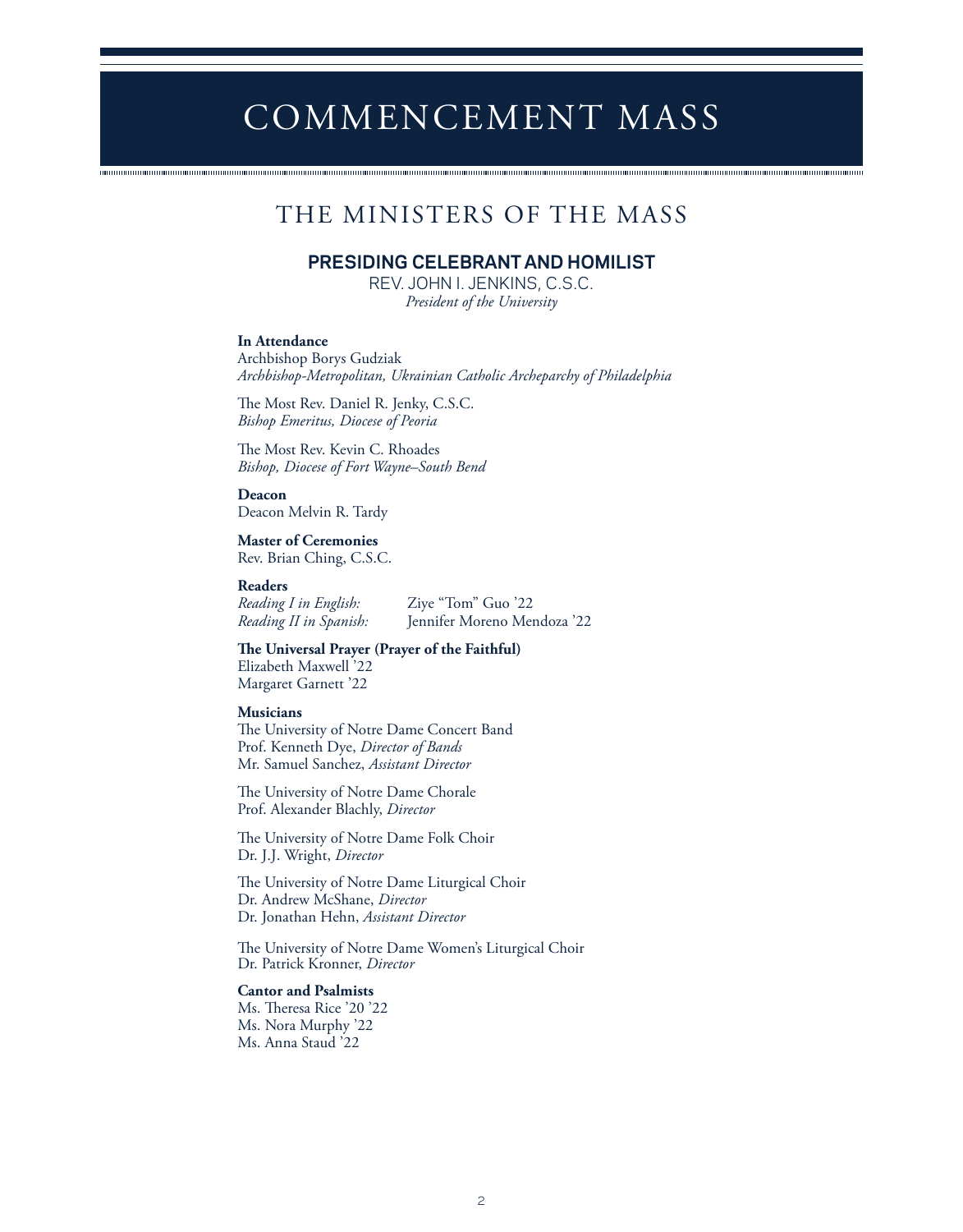# Vigil Mass for the Fifth Sunday of Easter **May 14, 2022**

# INTRODUCTORY RITES

# **ACADEMIC PROCESSION**

|                                                                                                                                                                                                                         | .REED                                                                                                                                                                                                          |
|-------------------------------------------------------------------------------------------------------------------------------------------------------------------------------------------------------------------------|----------------------------------------------------------------------------------------------------------------------------------------------------------------------------------------------------------------|
|                                                                                                                                                                                                                         |                                                                                                                                                                                                                |
|                                                                                                                                                                                                                         |                                                                                                                                                                                                                |
|                                                                                                                                                                                                                         |                                                                                                                                                                                                                |
| Even before we call on your name<br>To ask you, O God,<br>When we seek for the words to<br>glorify you,<br>you hear our prayer;<br>Unceasing love, O unceasing love,<br>Surpassing all we know.<br>Glory to the father, | Even with darkness sealing us in,<br>We breathe your name,<br>And through all the days that follow<br>so fast,<br>We trust in you;<br>Endless your grace, O endless<br>your grace,<br>Beyond all mortal dream. |
| and to the Son,<br>And to the Holy Spirit.                                                                                                                                                                              | Both now and forever,<br>And unto good and good                                                                                                                                                                |

*And unto ages and ages,*

*Amen.*

# **PROCESSION OF MINISTERS AND CLERGY** *(please stand)*

*The Old Hundredth Psalm Tune..................................................................................................*VAUGHAN WILLIAMS

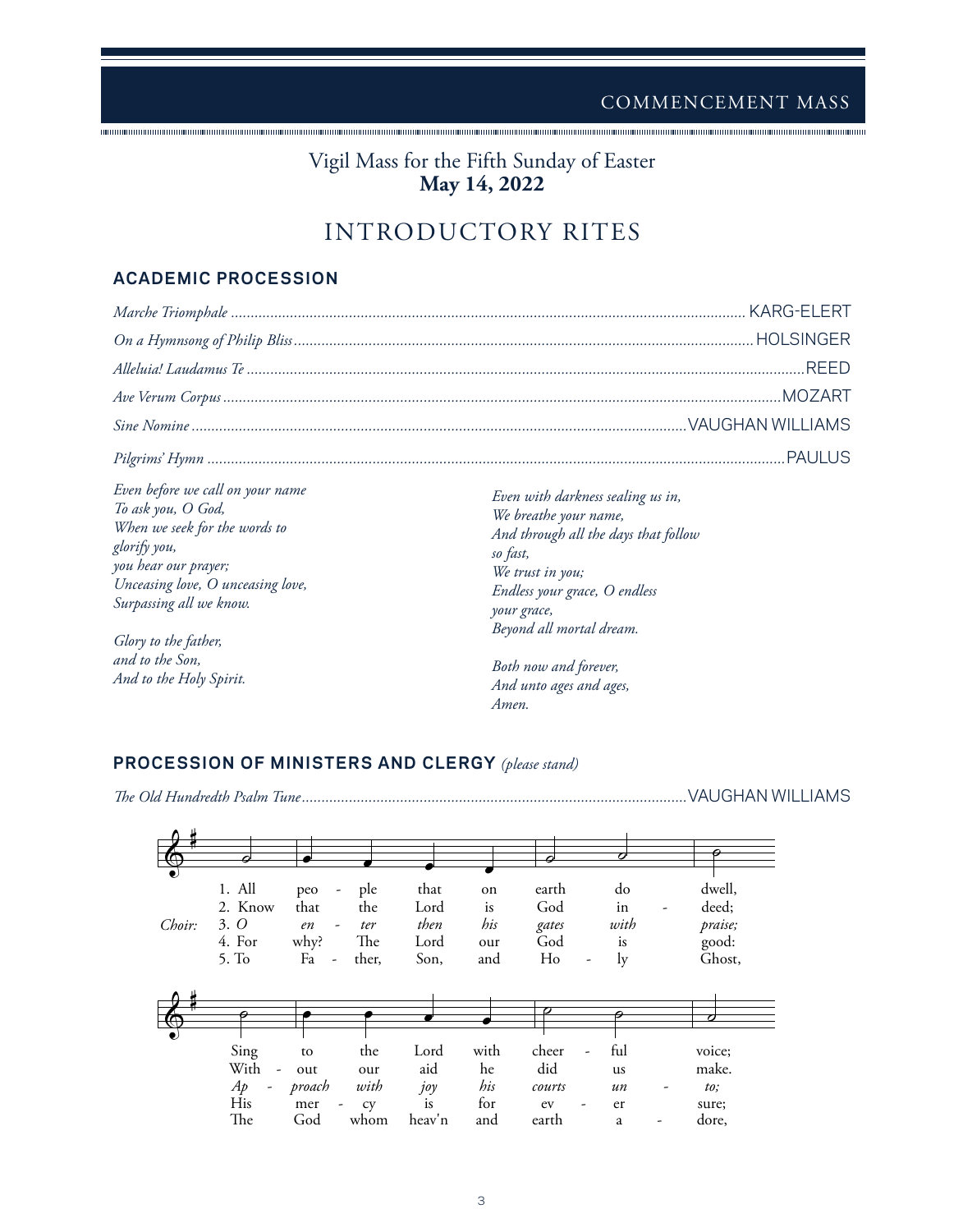

# **GREETING**

## PENITENTIAL ACT

# **GLORY TO GOD**

**ANDREWS** 

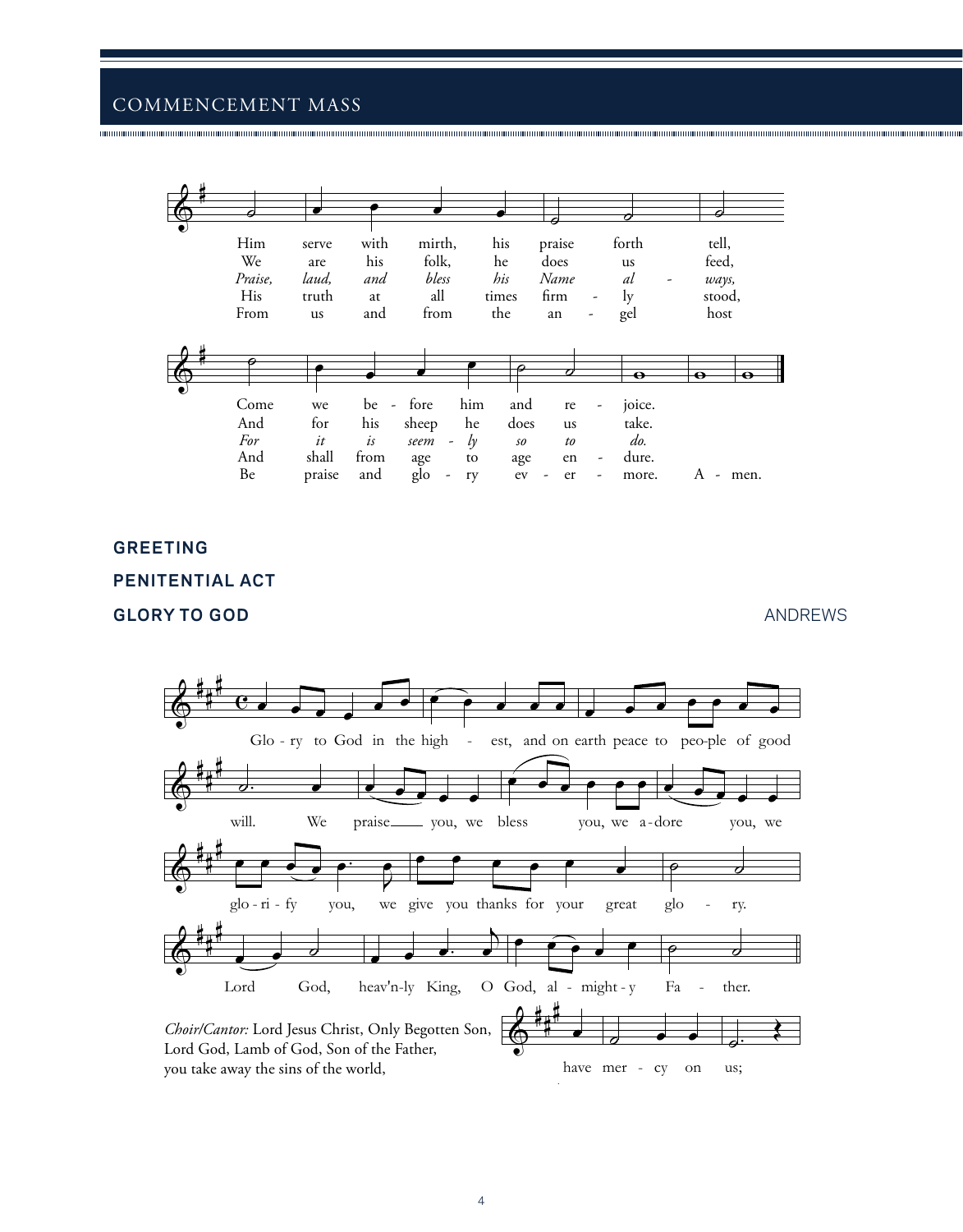# $\begin{array}{cc} \text{COMMENCEMEN} \end{array}$ COMMENCEMENT MASS

˙ ˙



<sup>œ</sup> <sup>œ</sup> œ. <sup>j</sup>

œ

œ œ œ œ œ

**COLLECT**

& # #

œ œ ˙

# LITURGY OF THE WORD

## **READING I** *Please be seated.*

ACTS 14:21–27

# **RESPONSORIAL PSALM** *Please sing at the direction of the cantor.*

PSALM 145:8–13 WILLCOCK, SJ

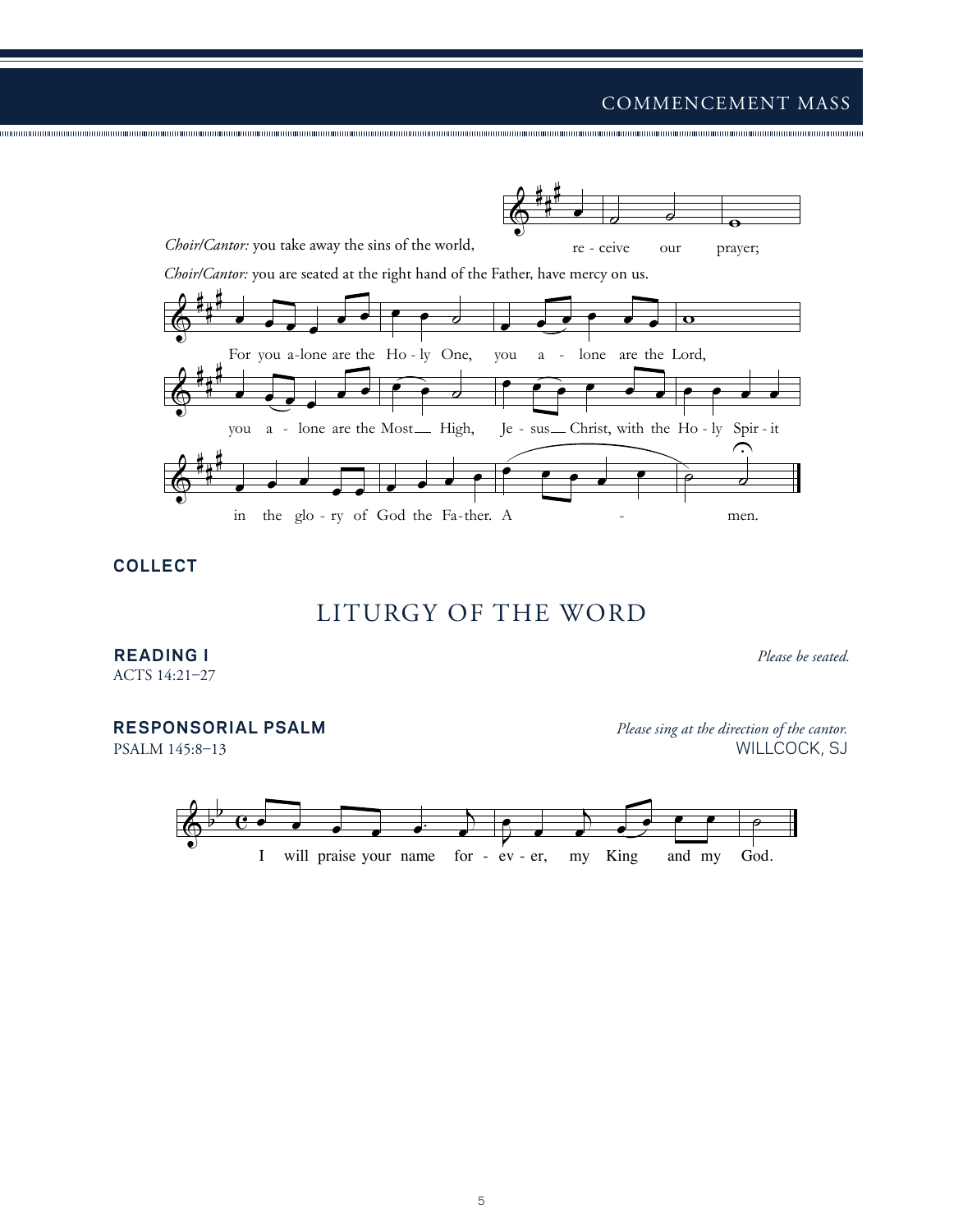# **READING II**

REV 21:1–5a

Then I, John, saw a new heaven and a new earth. The former heaven and the former earth had passed away, and the sea was no more. I also saw the holy city, a new Jerusalem, coming down out of heaven from God, prepared as a bride adorned for her husband. I heard a loud voice from the throne saying, "Behold, God's dwelling is with the human race. He will dwell with them and they will be his people and God himself will always be with them as their God. He will wipe every tear from their eyes, and there shall be no more death or mourning, wailing or pain, for the old order has passed away."

The One who sat on the throne said, "Behold, I make all things new."

**GOSPEL ACCLAMATION** *Please stand and sing at the direction of the cantor.* PLAINCHANT, MODE VI



**GOSPEL** *It is customary for men wearing academic garb, although not for women,*  JOHN 13:31–33a, 34–35 *to have their caps removed during the Gospel and homily.*

### **HOMILY** *Please be seated.*

## **PROFESSION OF FAITH** *Please stand.*

and by the Holy Spirit

I believe in one God, the Father almighty, maker of heaven and earth, of all things visible and invisible. I believe in one Lord Jesus Christ, the Only Begotten Son of God, born of the Father before all ages. God from God, Light from Light, true God from true God, begotten, not made, consubstantial with the Father; through him all things were made. For us men and for our salvation he came down from heaven, *All bow at the following words up to: And became man.*

was incarnate of the Virgin Mary, and became man. he suffered death and was buried, and rose again on the third day in accordance with the Scriptures. He ascended into heaven and is seated at the right hand of the Father. He will come again in glory to judge the living and the dead and his kingdom will have no end. I believe in the Holy Spirit, the Lord, the giver of life, who proceeds from the Father and the Son, who with the Father and the Son is adored and glorified, who has spoken through the prophets. I believe in one, holy, catholic, and apostolic Church. I confess one Baptism for the forgiveness of sins and I look forward to the resurrection of the dead and the life of the world to come. Amen.

For our sake he was crucified under Pontius Pilate,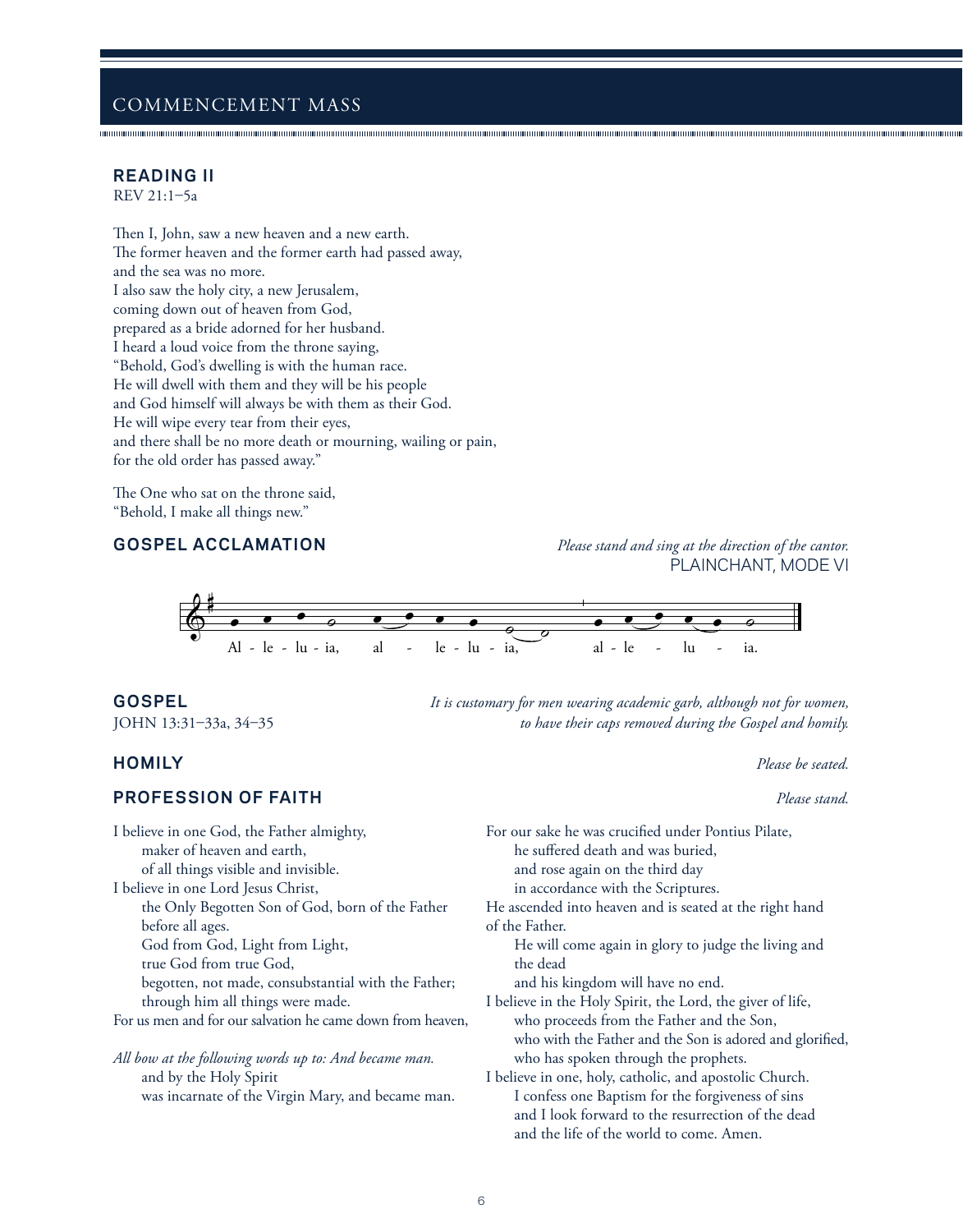**THE UNIVERSAL PRAYER** *Response to each intercession:* Lord, hear our prayer.

# LITURGY OF THE EUCHARIST

# **PRESENTATION AND PREPARATION OF THE GIFTS** *Please be seated.*

BEARERS OF THE GIFTS *Officers of the senior class and their parents*

**Treasurer**—Arbelyn "Lily" Short '22

**President**—Timothy Gallagher '22 **Vice President**—Mariah Horvath '22

*Hallelujah (Mount of Olives) .....................................................................................................................*BEETHOVEN

*Hallelujah unto God's Almighty Son Praise the Lord, ye bright angelic choirs In holy songs of joy. Man, proclaim his grace and glory, Hallelujah unto God's Almighty Son Praise the Lord in holy songs of joy.*

# **PRAYER OVER THE OFFERINGS**

**EUCHARISTIC PRAYER** *It is customary for men wearing academic garb, although not for women, to have their caps removed during the Eucharistic Prayer. The caps may be replaced at the end of Communion.* 

**HOLY, HOLY, HOLY** *Please sing at the direction of the cantor.* PROULX

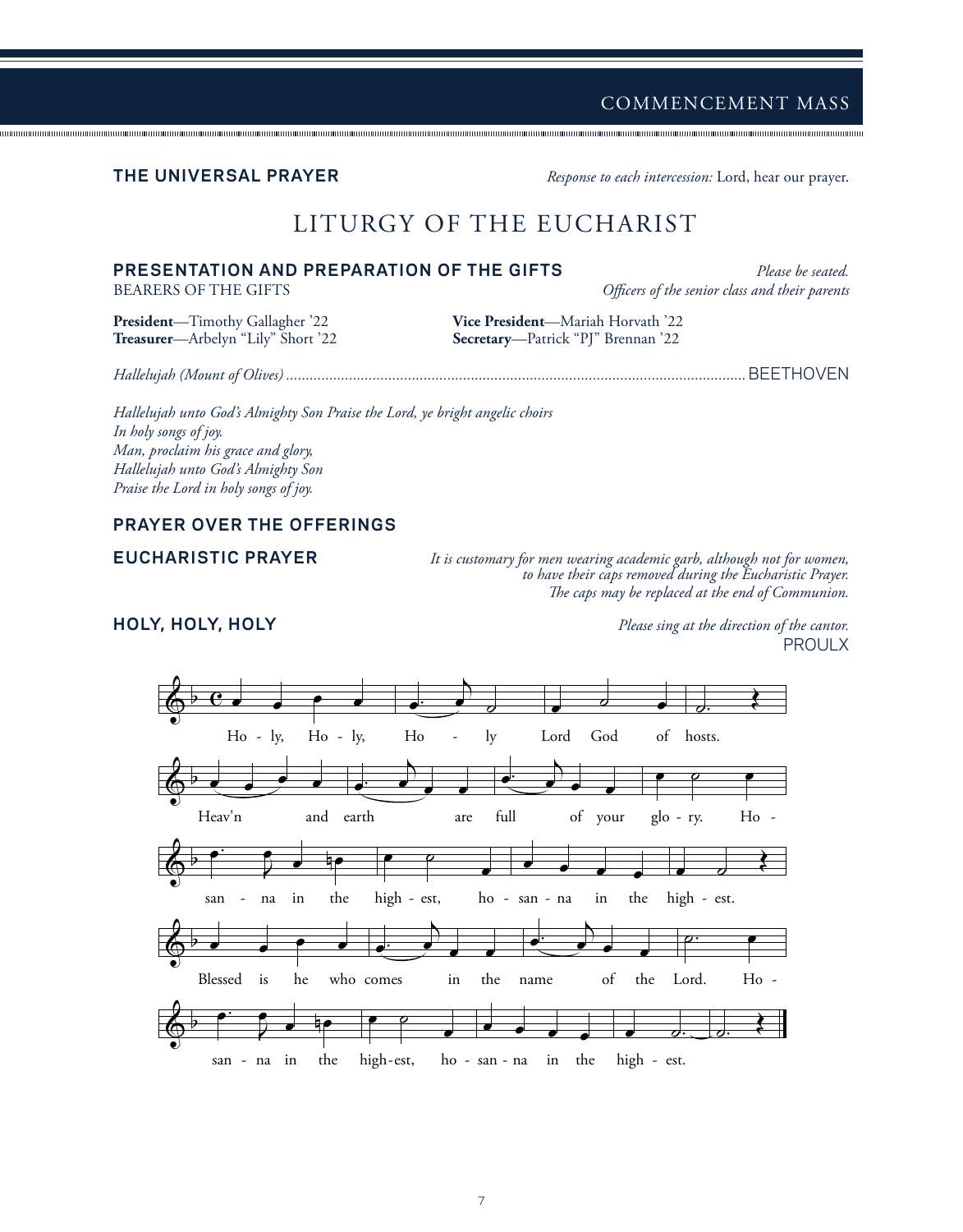**MYSTERY OF FAITH** *Please sing at the direction of the cantor.* PROULX



**GREAT AMEN** *Please sing at the direction of the cantor.* PROULX



# COMMUNION RITE

# **LORD'S PRAYER SIGN OF PEACE LAMB OF GOD** BOWER



*Choir:* Lamb of God, you take away the sins of the world,



# **INVITATION TO COMMUNION**

Priest: Behold the Lamb of God... People: Lord, I am not worthy that you should enter under my roof, but only say the word and my soul shall be healed.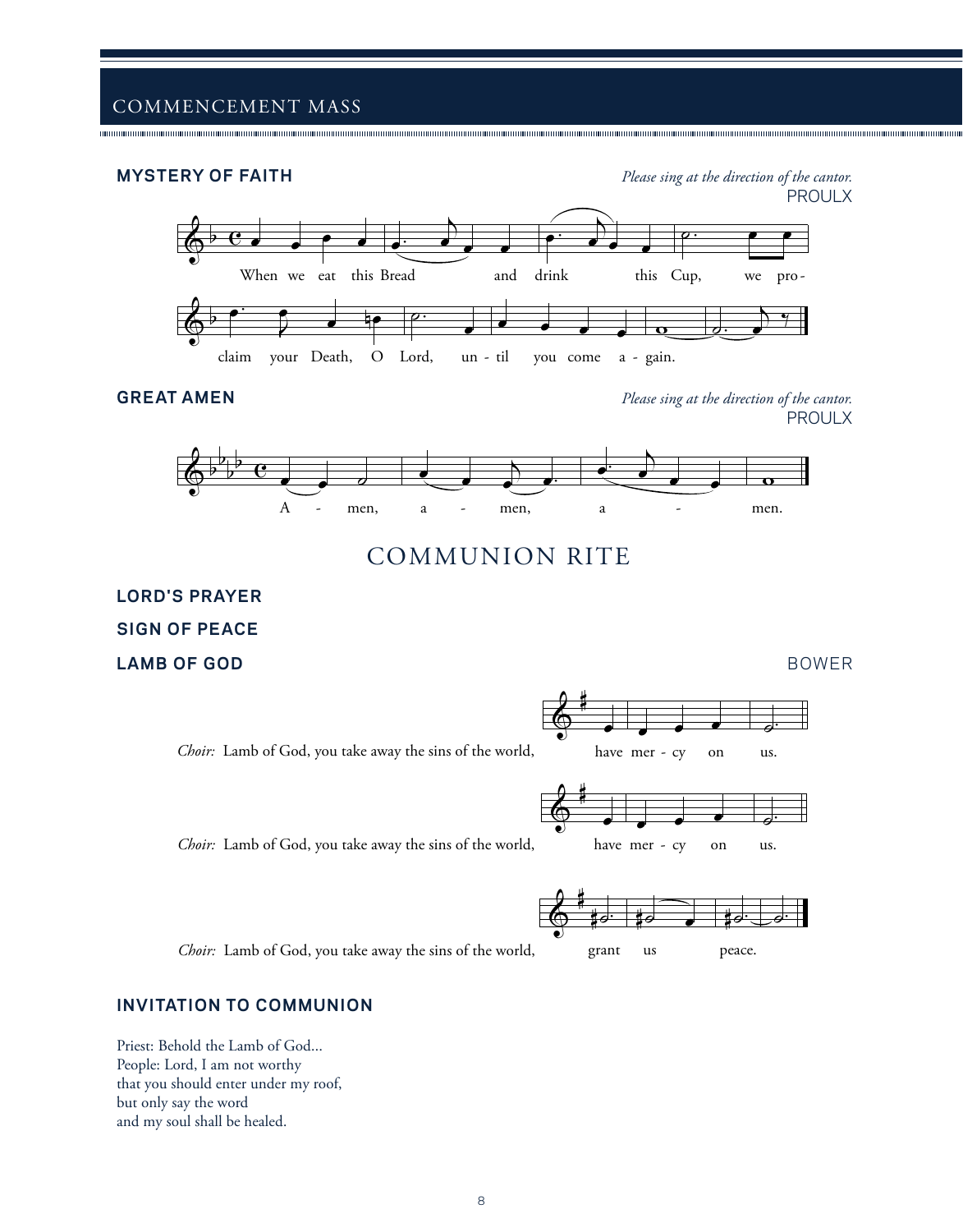

*1. Worthy is Christ, the Lamb who was slain, whose blood set us free to be people of God. R.* 

*2. Power, riches, wisdom, and strength, and honor, blessing, and glory are his. R.* 

*3. Sing with all the people of God, and join in the hymn of all creation.* 

*4. Blessing, honor, glory, and might be to God and the Lamb forever. Amen. R.* 

*5. For the Lamb who was slain has begun his reign. Alleluia. R*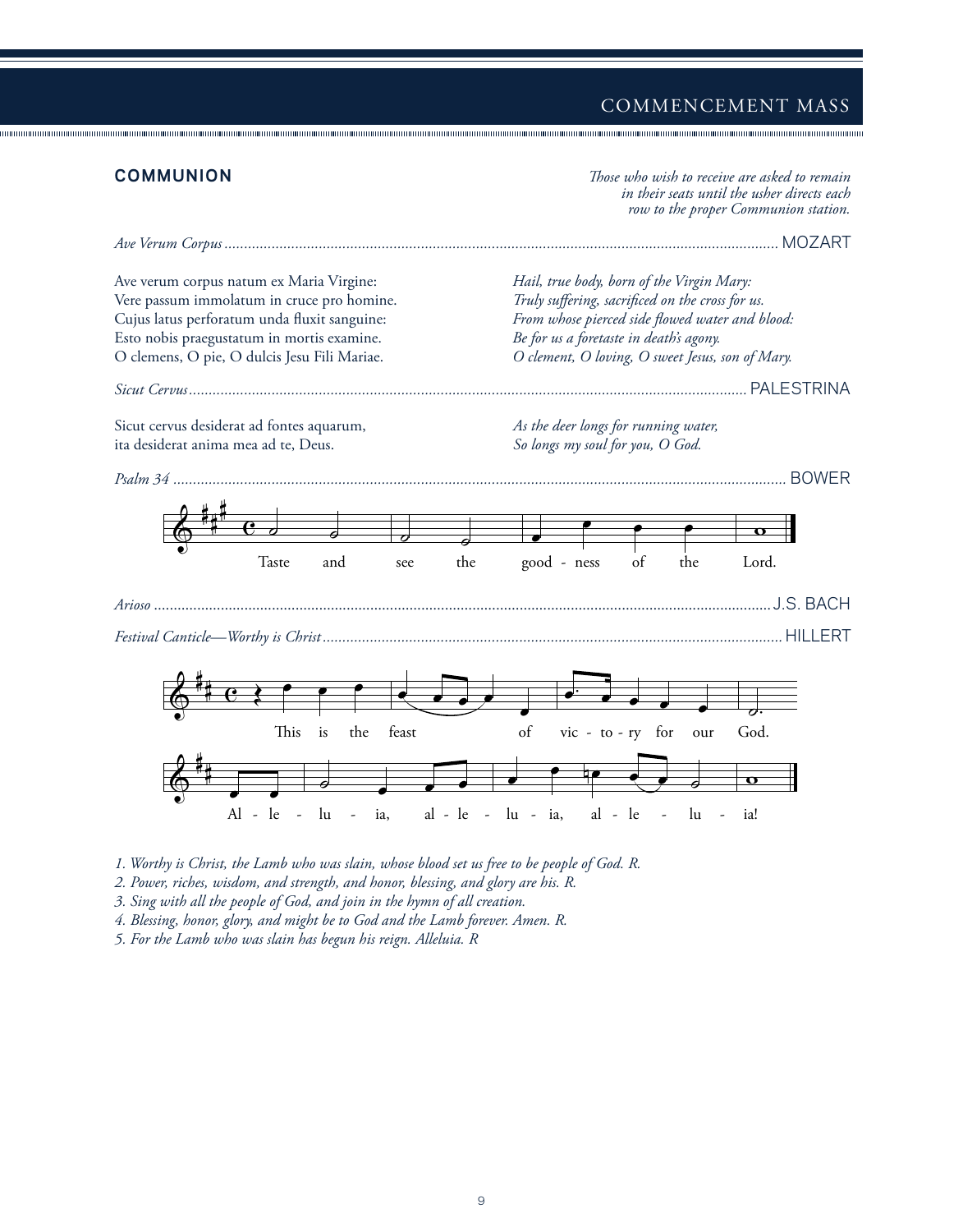### **PRAYER AFTER COMMUNION**

# CONCLUDING RITES

# **PROCESSION WITH THE FLAG** *As the flag bearers enter, please rise*

*and join in the singing of the hymn.*

BEARERS OF THE FLAG

*Degree candidates who were chosen by their dean to participate.*

Amanda Marie Acevedo '22 Michael Joseph Bursch '22

Conor John Holahan '22 Hannah Jane Koch '22

Brendan Joseph O'Handley '22 Evan Miller Wellman '22

**HYMN** *Eternal Father, Whose Almighty Hand* NATIONAL HYMN



2. Your love divine has led us in the past; In this free land by you our lot is cast; Oh, be our ruler, guardian, guide, and stay; Your Word our law, your paths our chosen way.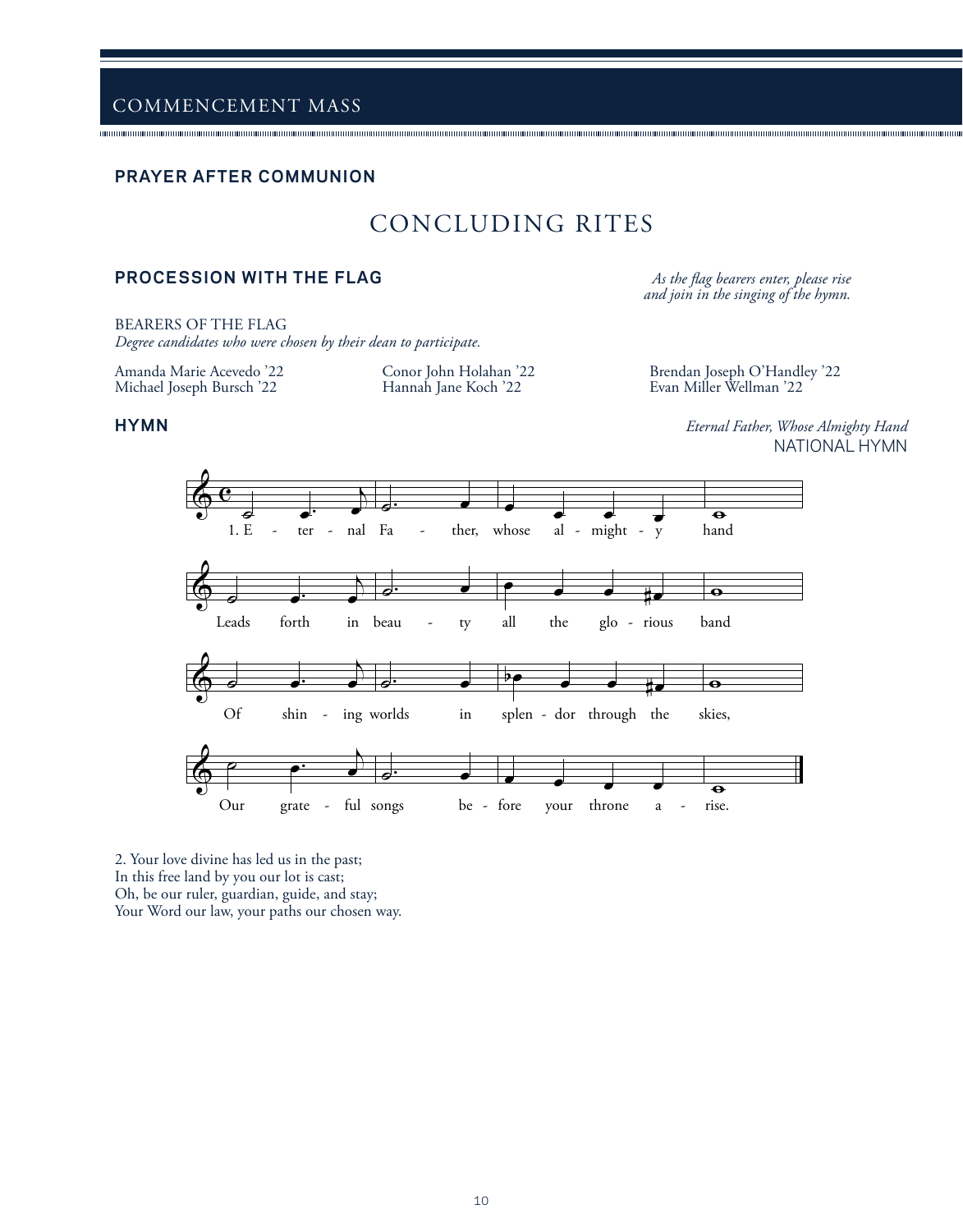### **BLESSING OF THE FLAG**

*Then the hymn continues:*

3. Now with the mind of Christ set us on fire; That unity may be our great desire; Give joy and peace; give faith to hear your call; And readiness in each to work for all.

4. Father, whose bounty all creation shows; Spirit, from whom all life in fullness flows; Christ, by whose willing sacrifice we live; To you with grateful hearts ourselves we give.

# **BRIEF REMARKS**

The Most Rev. Kevin C. Rhoades *Bishop, Diocese of Fort Wayne–South Bend*

# **BLESSING OF ASSEMBLY**

| Bishop: | The Lord be with you.                |
|---------|--------------------------------------|
| All:    | And with your spirit.                |
| Bishop: | Blessed be the name of the Lord.     |
| All:    | Now and forever.                     |
| Bishop: | Our help is in the name of the Lord. |
| All:    | Who made heaven and earth.           |
| Bishop: | May almighty God bless you           |

# **DISMISSAL**

**ALMA MATER** *Notre Dame, Our Mother* CASASANTA/O'DONNELL, C.S.C.

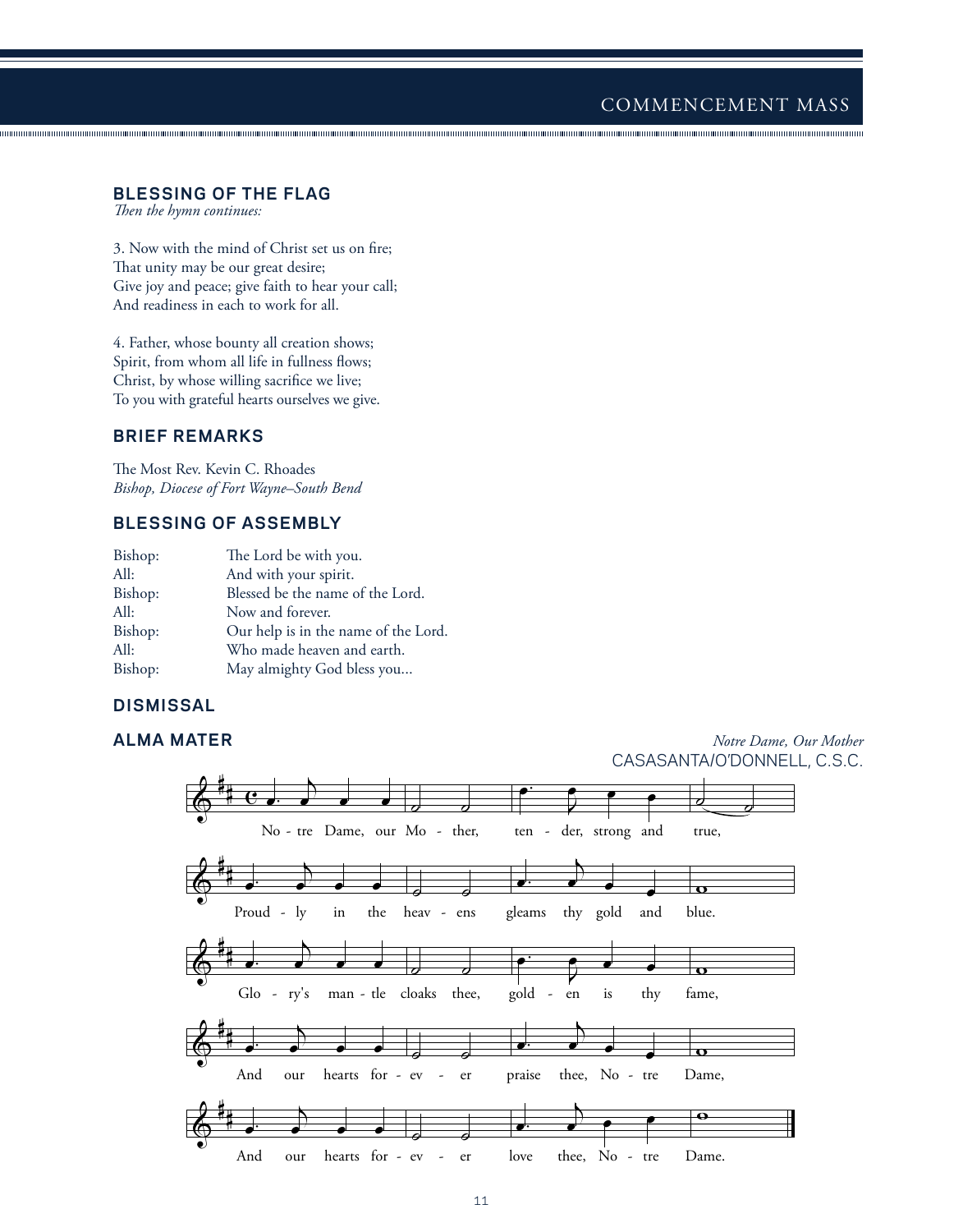### **CONCLUDING HYMN** *Jesus Christ is Risen Today*

EASTER HYMN



### *Acknowledgments*

The setting of the Glory to God by Carroll T. Andrews, the Holy, Holy, Holy, Mystery of Faith, and Great Amen from "A Community Mass" by Richard Proulx © GIA Publications, Chicago, IL. The text of "Festival Canticle—Worthy is Christ" by Richard Hillert © Lutheran Book of Worship, admin. by Augsburg Fortress, Minneapolis, MN. The setting of Psalm 145 by Christopher Willcock, S.J., reprinted with permission under onelicense. net #A-702876. The setting of the Lamb of God by Calvin M. Bower reprinted with permission of the composer. The tune "Festival Canticle" by Richard Hillert reprinted with permission. The text of "Notre Dame, Our Mother" by Rev. Charles L. O'Donnell, C.S.C., and music by Joseph J. Casasanta reprinted with permission. The English translations of The Roman Missal © 2010, International Commission on English in the Liturgy Corporation, Washington, D.C. Excerpts from the Lectionary for Mass for Use in the Dioceses of the United States of America, second typical edition © 2001, 1998, 1997, 1986, 1970 Confraternity of Christian Doctrine, Inc., Washington, D.C. All rights reserved. All other material from the public domain.

Special thanks to Mr. John Zack, University Sacristan; Mr. Mark Willkom, Assistant University Sacristan; and Ms. Mary Froning for their invaluable assistance in helping to prepare the Purcell Pavilion at the Joyce Center for the celebration of the Commencement Mass.